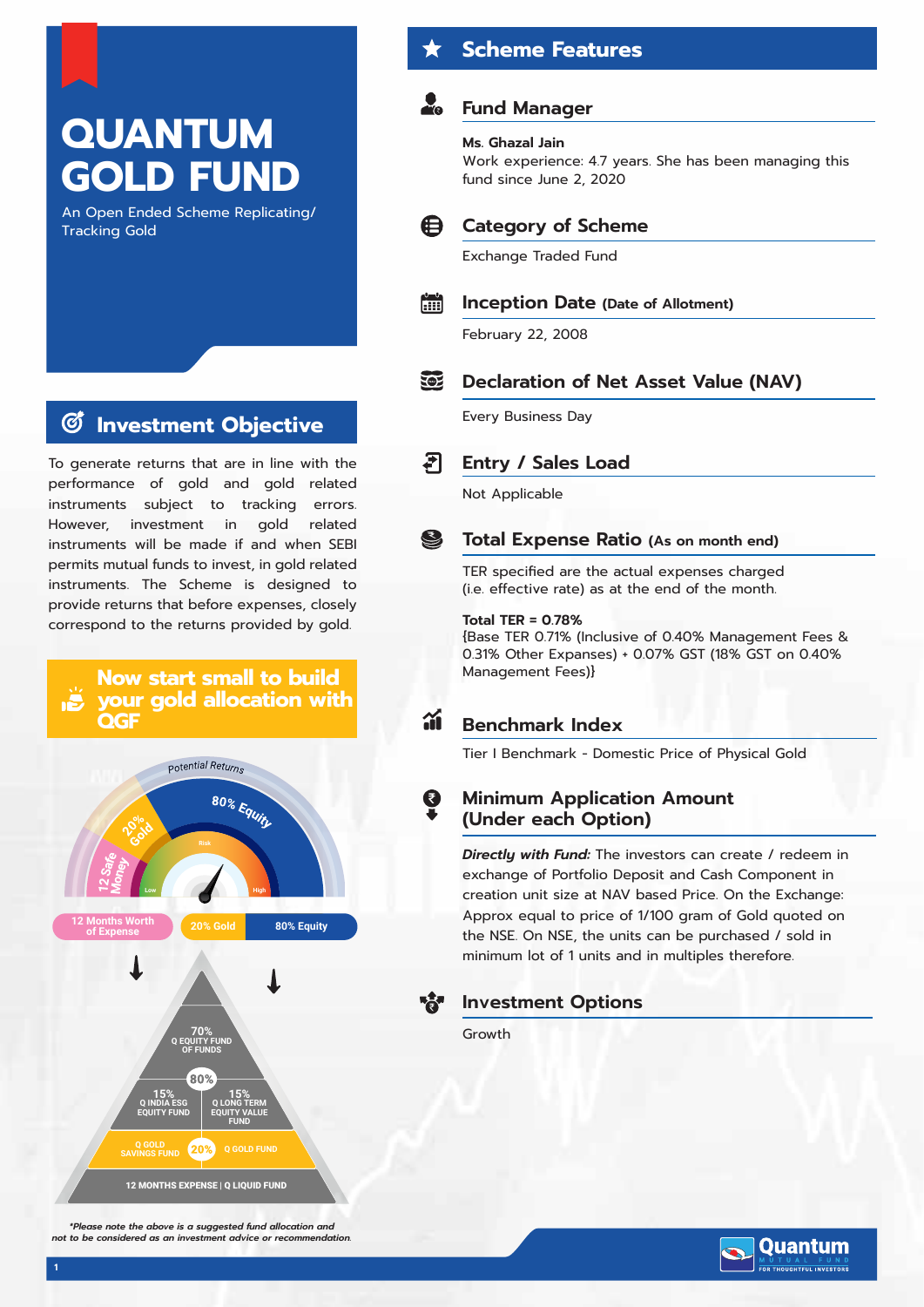## **QUANTUM GOLD FUND**

An Open Ended Scheme Replicating/ Tracking Gold

## **Scheme Features**

## **Redemption Proceeds**

Processed through RTGS/NEFT mode on T+3 basis from the date of transaction where theinvestor's Bank details are available.

Processed through cheque on T+3 basis from the date of transaction where the required Bank details of investor are not available.

#### R **Exit Load**

#### Nil

(retail investor can exit the scheme only through secondary market)

| <b>NAV</b><br>(as on May 31, 2022) | (₹/Unit) |
|------------------------------------|----------|
| Growth Option                      | 439372   |

| AUM ₹(In Crores)<br>(as on May 31, 2022) |                     |  |  |  |
|------------------------------------------|---------------------|--|--|--|
| Average AUM*                             | <b>Absolute AUM</b> |  |  |  |
| 14143                                    | 142.00              |  |  |  |

\*Cumulative Daily AUM / No of days in the month

| Gold                                                | No. of Bars |
|-----------------------------------------------------|-------------|
| GOLD .995 Purity 1KG BAR at Mumbai Location         | 250         |
| GOLD .999 Purity 100 Gram BAR at Mumbai Location    | 10          |
| GOLD .995 Purity 1KG BAR at Ahmedabad Location      | 14          |
| GOLD .999 Purity 100 Gram BAR at Ahmedabad Location | 95          |



| Brokerages &<br>Commissions Details         |      |
|---------------------------------------------|------|
| Brokerages on Investments<br>for May 2022   |      |
| Distributor commissions<br>for May 2022     |      |
| Portfolio Turnover Ratio<br>(Last one year) | 466% |

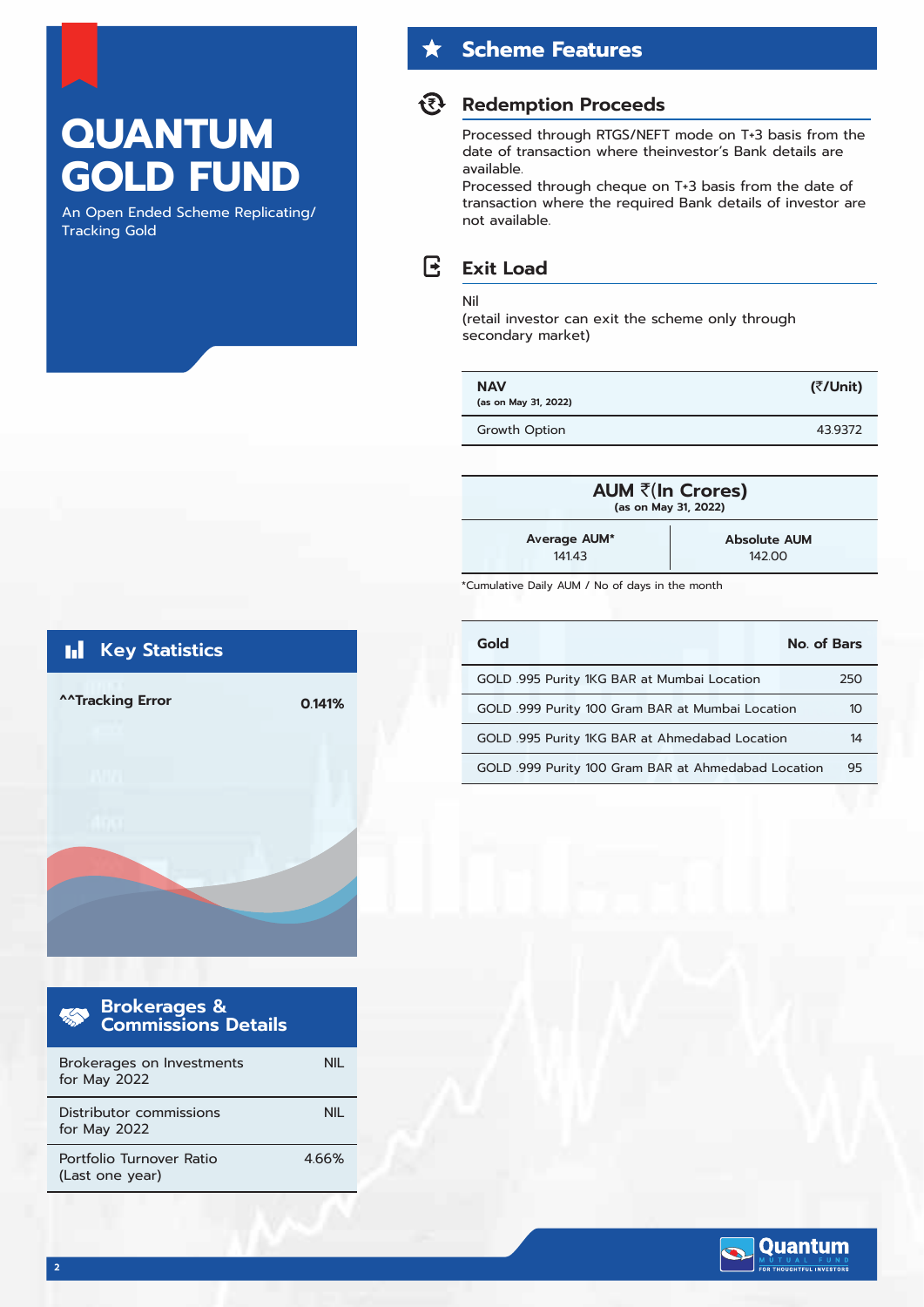#### **Asset Allocation (% of Net Assets) as on May 31, 2022** N

98.91% 1.08% 0.01%



## **Quantum Gold Fund Performance as on May 31, 2022**

The Scheme is managed by **Ghazal Jain.**

**Ms. Ghazal Jain** is the Fund Manager managing the scheme since **June 2, 2020**

GOLD

**TREPS** 

Net Receivables/(Payables)

**Total 100.00%**

## **Performance of the Scheme**

Quantum Gold Fund

|                                         |                       |                                                     |                                                 | Current Value ₹10,000 Invested at<br>the beginning of a given period |                                                             |                                                      |
|-----------------------------------------|-----------------------|-----------------------------------------------------|-------------------------------------------------|----------------------------------------------------------------------|-------------------------------------------------------------|------------------------------------------------------|
| Period                                  | Scheme<br>Returns (%) | Tier $I -$<br>Benchmark <sup>#</sup><br>Returns (%) | Additional<br><b>Benchmark</b><br>Returns (%)## | Scheme<br>Returns $(\bar{z})$                                        | Tier $I -$<br>Benchmark <sup>#</sup><br>Returns $(\bar{z})$ | Additional<br><b>Benchmark</b><br>Returns $(7)^{##}$ |
| Since Inception (22nd Feb 2008)         | 9.60%                 | 10.46%                                              | 6.08%                                           | 37,054                                                               | 41,399                                                      | 23,226                                               |
| May 31, 2012 to May 31, 2022 (10 years) | 4.51%                 | 5.54%                                               | 6.30%                                           | 15,541                                                               | 17,147                                                      | 18,420                                               |
| May 29, 2015 to May 31, 2022 (7 years)  | 8.37%                 | 9.44%                                               | 5.82%                                           | 17.571                                                               | 18,821                                                      | 14,867                                               |
| May 31, 2017 to May 31, 2022 (5 years)  | 10.75%                | 11.80%                                              | 4.31%                                           | 16,665                                                               | 17,469                                                      | 12,350                                               |
| May 31, 2019 to May 31, 2022 (3 years)  | 15.84%                | 16.89%                                              | 4.08%                                           | 15.551                                                               | 15.976                                                      | 11.276                                               |
| May 31, 2021 to May 31, 2022 (1 year)   | 3.53%                 | 4.41%                                               | $-3.88%$                                        | 10,353                                                               | 10,441                                                      | 9,612                                                |

#Domestic Price of physical gold, ##CRISIL 10 Year Gilt Index.

**Past performance may or may not be sustained in the future.**

Returns are net of total expenses and are calculated on the basis of Compounded Annualized Growth Rate (CAGR).

The Scheme being Exchange Traded Fund has one plan to invest through stock exchange and having a single expense structure.

Refer to the section "GIPS Compliance" on Page no. 4 for GIPS related disclosure.